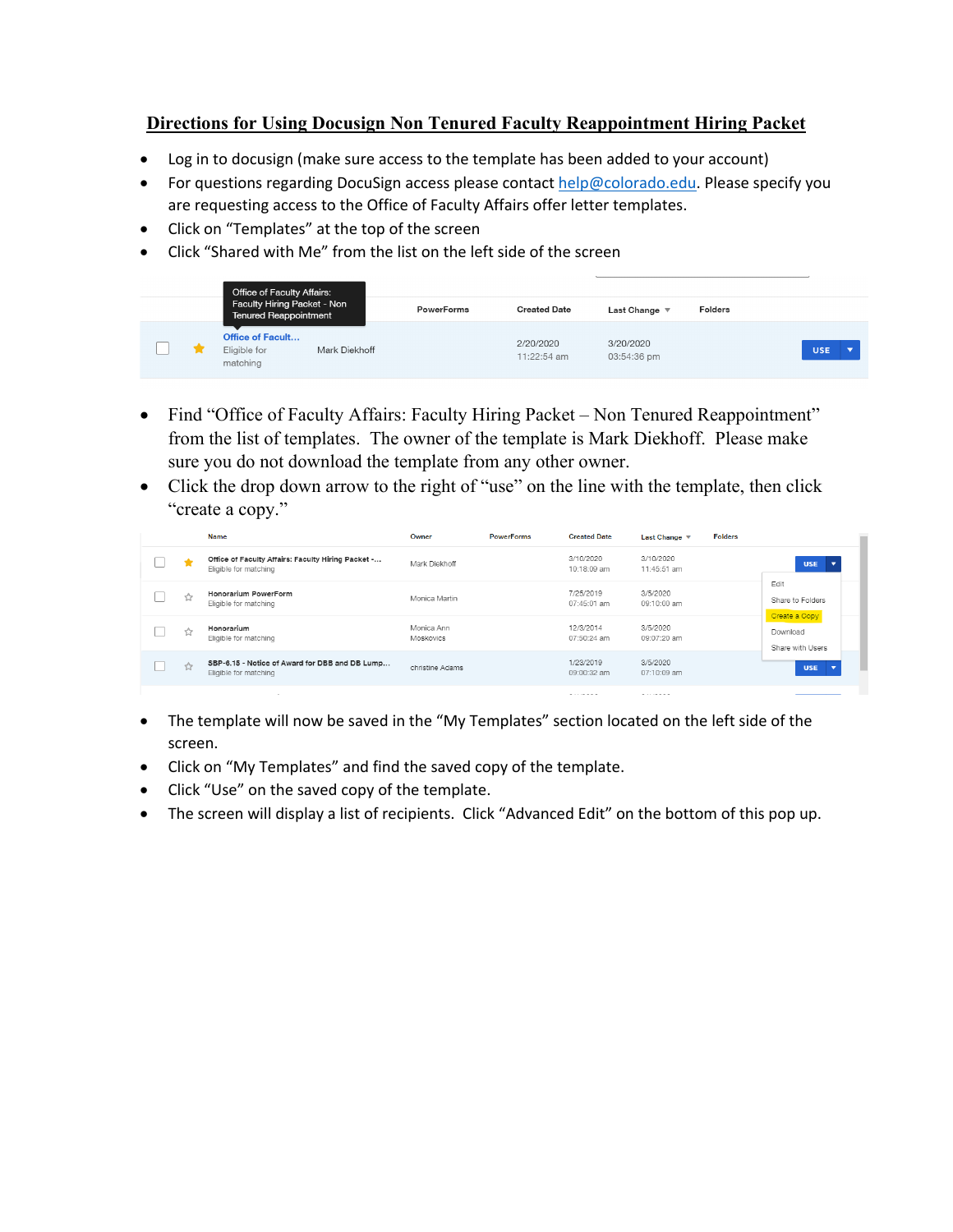Office of Faculty Affairs: Faculty Hiring Packet - Non Tenured Reappointment(3)

| <b>Office of Faculty Affairs</b> | $\triangle$ NEEDS TO SIGN | MORE $\overline{v}$ |
|----------------------------------|---------------------------|---------------------|
| Name *                           |                           |                     |
| 8<br>OFA                         |                           |                     |
| Email *                          |                           |                     |
| ofadocucheck@colorado.edu        |                           |                     |
|                                  |                           |                     |
|                                  | $\triangle$ NEEDS TO SIGN | MORE $\overline{v}$ |
| Name*                            |                           |                     |
| B                                |                           |                     |
|                                  | <b>Signer One</b>         |                     |

- You will be taken to the "Add Documents to Envelope" screen. This screen shows place holders for all documents that need to be replaced for routing. After OFA Docucheck has verified all necessary documents are present and the offer letter is correct, the CV and PUEC Report/Letter of Recommendation will be hidden while the document is routing.
- To replace placeholders with necessary documents, click the three dots on the tile with the placeholder, then select "replace."

Add Documents to the Envelope

| Offer Letter<br>Placeholder                                                                                              |        | ×<br><b>Curriculum Vita</b><br><b>Placeholder</b>       | Letter of<br><b>Recommendation or</b><br><b>PUEC Report</b><br>Placeholder | E.<br><b>UPLOAD</b><br><b>USE A TEMPLATE</b> |
|--------------------------------------------------------------------------------------------------------------------------|--------|---------------------------------------------------------|----------------------------------------------------------------------------|----------------------------------------------|
| Offer Letter Placeholder<br>÷<br>1 page<br>1 Template Applied                                                            | 1 page | Curriculum Vita Placehold<br>Apply Templates<br>Replace | :<br>Letter of Recommendatio<br>1 page                                     | <b>GET FROM CLOUD</b>                        |
| Add Recipients to the Envelope                                                                                           |        | Download Document<br>Rename Document                    |                                                                            |                                              |
| As the sender, you automatically receive a copy of the cor<br>Import a bulk list. Send copies of this envelope to many p |        | Delete Document<br>View Document                        |                                                                            | <b>E</b> ADD FROM CONTACTS                   |

- Select the document to replace the placeholder.
- Complete this process for each of the placeholder documents.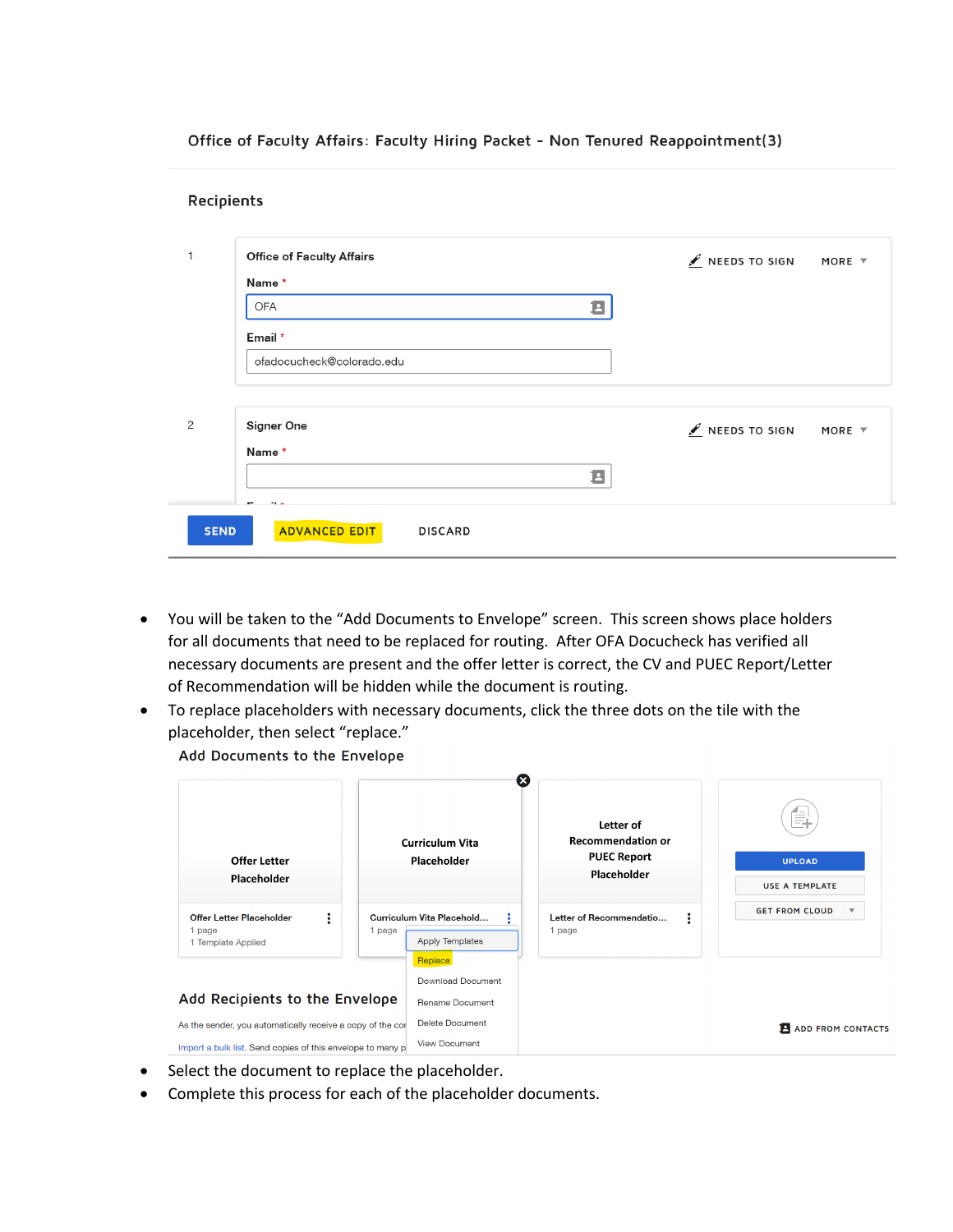- After the offer letter has been uploaded, the email subject will auto populate to include the name of the offer letter document.
- After all documents have been added, scroll down to "Add Recipients to the Envelope."

|                | Add Recipients to the Envelope                                             |                                                                                   |                                       |                     |  |  |  |
|----------------|----------------------------------------------------------------------------|-----------------------------------------------------------------------------------|---------------------------------------|---------------------|--|--|--|
|                | As the sender, you automatically receive a copy of the completed envelope. |                                                                                   |                                       |                     |  |  |  |
|                |                                                                            | Import a bulk list. Send copies of this envelope to many people at once. $\omega$ |                                       |                     |  |  |  |
|                |                                                                            | Set signing order                                                                 |                                       |                     |  |  |  |
| $\mathbf 1$    |                                                                            | <b>Office of Faculty Affairs</b>                                                  | $\mathscr I$ NEEDS TO SIGN $\bar \nu$ | MORE $\overline{v}$ |  |  |  |
|                |                                                                            | Name*                                                                             |                                       |                     |  |  |  |
|                | ã                                                                          | 8<br><b>OFA</b>                                                                   |                                       |                     |  |  |  |
|                |                                                                            | Email *                                                                           |                                       |                     |  |  |  |
|                |                                                                            | ofadocucheck@colorado.edu                                                         |                                       |                     |  |  |  |
|                |                                                                            |                                                                                   |                                       |                     |  |  |  |
| $\overline{2}$ |                                                                            | <b>Signer One</b>                                                                 | $\mathscr{I}$ NEEDS TO SIGN $\forall$ | MORE $\overline{v}$ |  |  |  |
|                |                                                                            | Name*                                                                             |                                       |                     |  |  |  |
|                | B                                                                          | 3                                                                                 |                                       |                     |  |  |  |
|                |                                                                            | Email *                                                                           |                                       |                     |  |  |  |
|                |                                                                            |                                                                                   |                                       |                     |  |  |  |

- The first recipient defaults to OFA Docucheck. OFA Docucheck will check that the offer letter has any required edits, as well as verify all other necessary documents are present.
- Add signers in the order that they will be signing the offer letter.
- Remove any signers that are not needed. Place the cursor on the signer box, an x will appear to the right of the box, click the x to remove any additional signers that are not needed.

|                    | <b>Signer Five</b><br>Name * | $\angle$ NEEDS TO SIGN $\overline{v}$ MORE $\overline{v}$ |    |
|--------------------|------------------------------|-----------------------------------------------------------|----|
| $\sim$<br><br><br> |                              |                                                           | (x |
|                    | Email *                      |                                                           |    |

- The Vice Provost and Associate Vice Chancellor for Faculty Affairs is built into the signing order, to sign immediately before the candidate.
- Click "Add Recipient" if there is a need for more signatures, or to add someone to receive a completed copy.
- After the signers and recipients have been added, scroll down to "Message to All Recipients"